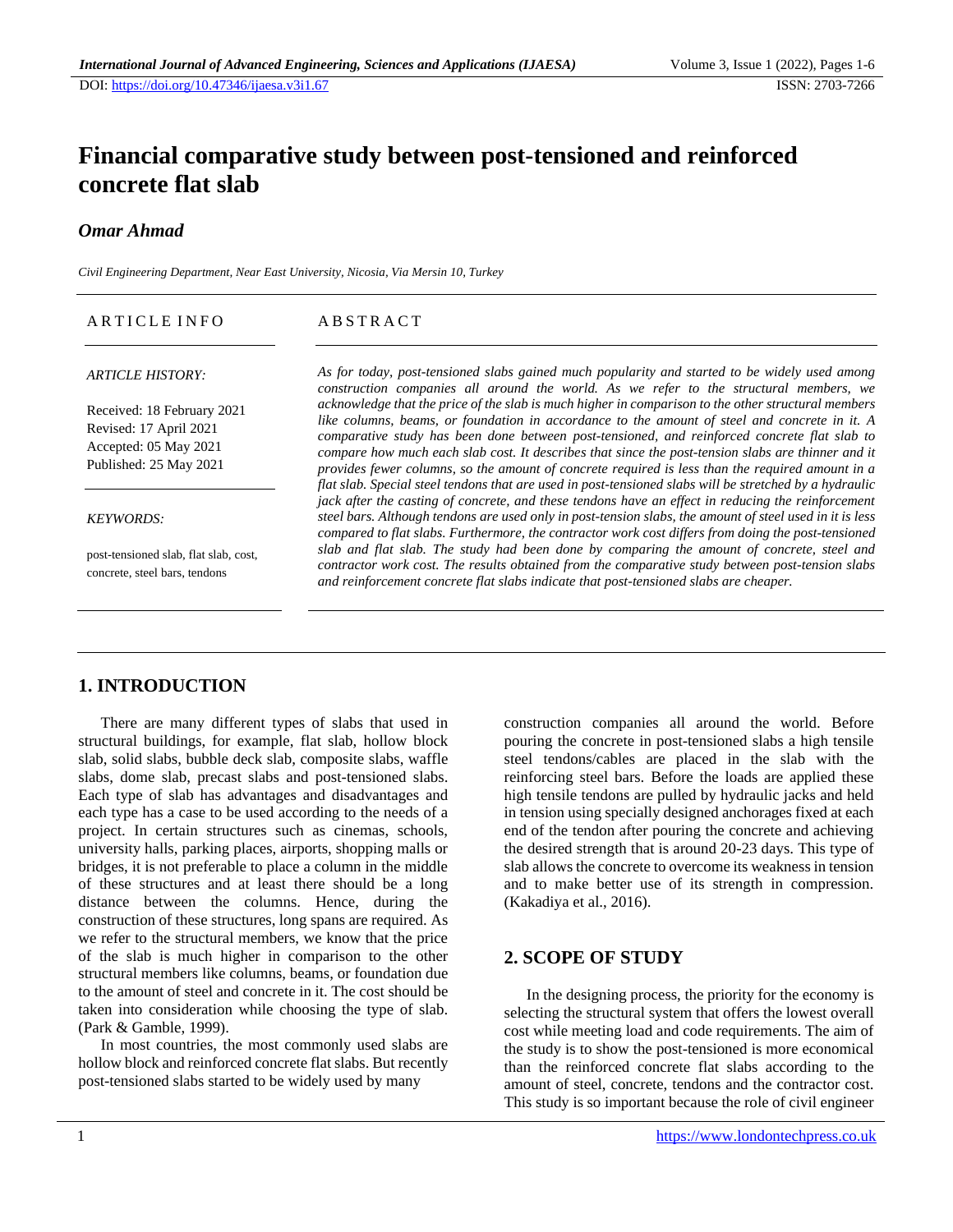in the managing field is to save time, effort and money, and all owners looking for less cost for their projects.

### **3. SLABS OVERVIEW**

### **3.1. Reinforced concrete flat slabs**

Reinforced concrete flat slabs or beamless slab are widely all over the world, they are reinforced in two or more directions and it is supported by columns without intermediate beams in which the loads are directly transferred to the columns (Sahab et al., 2005). They are subjected to both vertical and lateral loads. Lateral loads are occurring because the wind and earthquake govern the design rather than the vertical loads. The design and analysis of it are complicated and take a long time. There are four types of reinforced concrete flat slabs which are with drop panel, with column head, with drop panel and column head or without drop panel and without column head. In 1906 the flat slabs had been constructed by turner, mainly using intuitive and conceptual ideas in the United States of America, which was the start of this type of construction. In 1914 Nicholas proposed a method of analysis of flat slabs based on simple statics (Patil & Sigi, 2014). Flat slabs are mostly used in residential buildings, offices, hotels, schools and hospitals. Reinforced concrete structures with flat slab provide over conventional momentresisting frames. (Erberik & Elnashai, 2004).

### *3.1.1. Advantages of flat slab*

Advantages of flat slab are as follows:

- Easy placing of the steel reinforcement bars,
- Simplified formworks,
- Reduces the overall building height,
- Enables additional floor to the building,
- Compared to other types of slabs less weight of slab which leads to less dead load upon designing,
- Less time needed in the construction.

### *3.1.2. Disadvantages of flat slab*

Disadvantages of flat slab are as follows:

- Due to the less depth, deflections tend to be large,
- Does not provide long spans,
- The Slab column connection does not have the rigidity of the beam-column joint,
- Deflection in the middle strip may be critical,
- Using of drop panels may interfere with mechanical ducting (Anjaneyulu & Prakash, 2016; Tin, 2019).

#### **3.2. Post-tensioned slabs**

As for today, post-tensioned slabs gained much popularity and started to be widely used among construction companies all around the world especially in storage tanks and bridges (Moldovan & Mathe, 2016). In India, the posttensioned slabs are not used in residential buildings or in another word it is not used in small span structures (Sahu et al., 2014). In Romania, the use of post-tensioned slab is avoided due to reduced knowledge in design (Török et al., 2019). In the post-tension slab, the reinforcement is replaced with cables/ steel tendons. There are two types of tendons in post-tensioned slabs: bounded and unbounded (Gupta et al., 2018). In a post-tensioned slab, the reinforcements are placed in the slab with other steel cables called tendons. These steel tendons have an ultimate tensile strength of 1860 Newton per square millimeters (MPa). These tendons are placed in the slab in a waved way in which they are concaved up at the negative moments and concaved down at the positive moments. (Thayapraba, 2014). The post-tensioned slabs with unbounded tendons allow the design of modern architectural building structure (Szydłowski & Łabuzek, 2017).

Because of the high negative moment at the columns, these tendons are always concaved up at the columns. The placing of tendons is so easy and it is done by the posttensioned company according to the design. Since there are fewer reinforcing bars this helps in quicker installation and easier coordination between plumbing and electrical utilities. Tendons are installed with a dead-end that remains embedded in the concrete slab in the form of an onion and a live end that projects through the form. After casting of concrete on slab tendons are stressed by certified posttension tendons installers, verified with elongation measurements, and reviewed by the engineer of record of the slab by using a hydraulic jack. Once the tendons have been stressed and verified, anchors will be placed at the live ends, then the tendons will be trimmed and the live ends will be sealed with grout. (Rogers, 2008).



**Fig. 1.** post-tensioned slab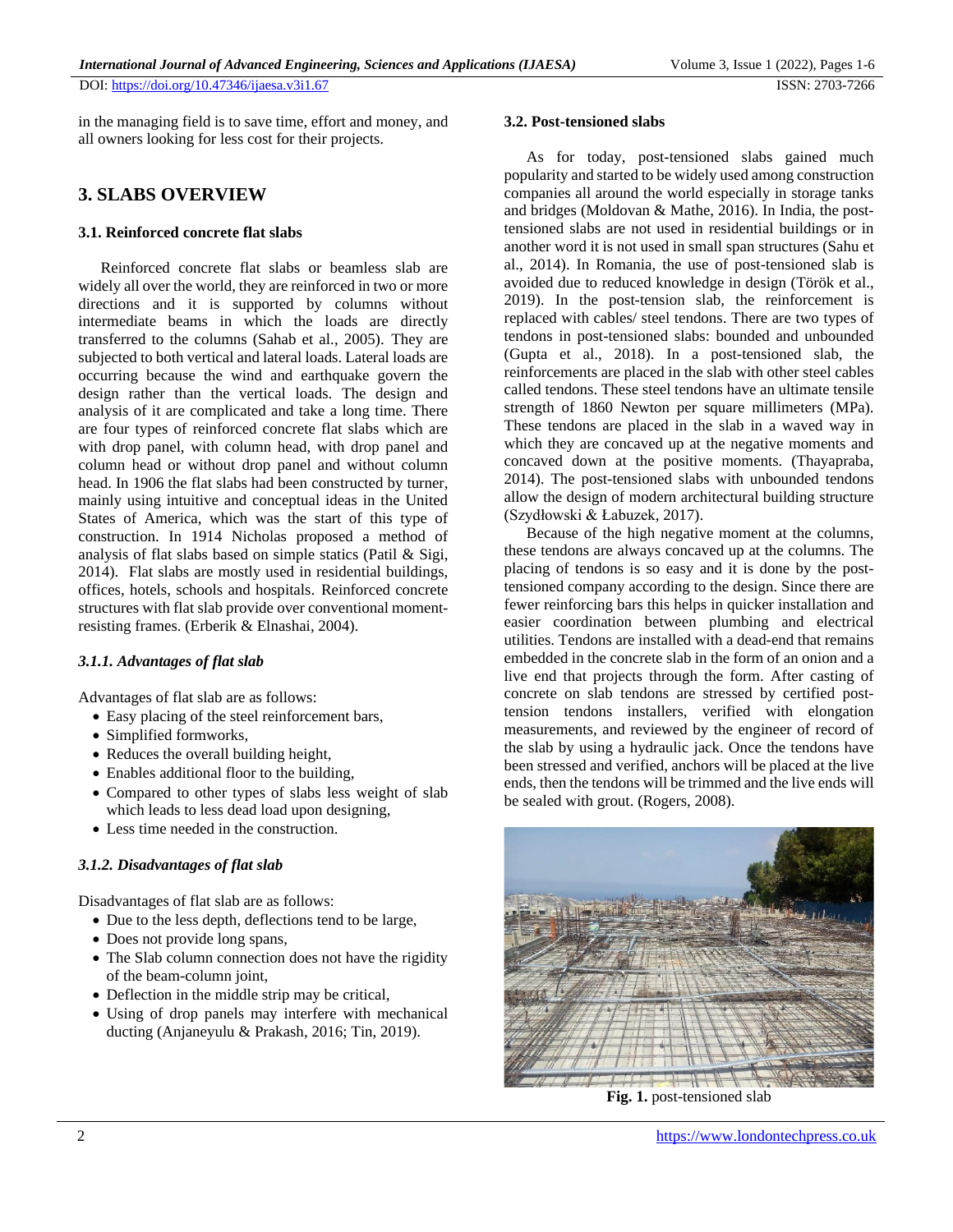DOI:<https://doi.org/10.47346/ijaesa.v3i1.67> ISSN: 2703-7266

#### *3.2.1. Advantages of post-tensioned slabs*

- Fewer materials used in construction,
- It reduces or eliminates shrinkage cracking,
- It provides long spans between the columns,
- It provides higher ultimate strength due to the bond between the strand and concrete,
- It allows the thinner thickness of slab and less dead load due to the own weight,
- It reduces the building height,
- It allows the architect to be free in designing due to column layout.

#### *3.2.2. Disadvantages of post-tensioned slab*

- It requires skilled labourers during the construction process,
- The placing of tendons must be accurate,
- It requires perfect supervision at all stages of construction (Al Rawi, 2020).



**Fig. 2.** stretching the tendons by hydraulic jack (Jim Rogers, 2008)

### **4. METHODOLOGY**

The study had been done on a slab with the columns. The aim of making the study on slab with columns is because that they are not the same in the different types of slabs. Fig. 4 shows the location of columns, the dimensions and the distances between the columns. The quantity and cost of steel and concrete will be calculated and the contractor work cost.

Upon designing the slab, the strength of concrete in the post-tensioned slab should be 30 MPa while it should be 25 MPa in a reinforced concrete flat slab. This difference in cost of the strength of concrete differs also in the cost of it in which the 30 MPa concrete strength is more expensive by approximately 5 dollars compared to the 25 MPa. The yield strength of the steel bars the same in both types of slabs which is 400 MPa.



**Fig. 3.** The slab of study

#### **Table 1.** Material properties in both slabs

|                         | Post-tensioned slab | <b>Flat slab</b> |  |
|-------------------------|---------------------|------------------|--|
| Concrete strength (MPa) | 30                  |                  |  |
| Steel strength (MPa)    | 400                 | 400              |  |

If the slab would be flat slab the thickness should be 32 cm while if the slab would be a post-tensioned slab the thickness should be 26 cm. The area of the slab had been calculated and it is  $540 \text{ m}^2$ . By multiplying the area with the thickness of the slab, it will give the total volume of the slab.

**Table 2.** The volume of the flat and post-tensioned slabs

|                | <b>Post-tensioned slab</b> | <b>Flat slab</b> |
|----------------|----------------------------|------------------|
| Thickness (cm) | 26.                        |                  |
| Area $(m2)$    | 540                        | 540              |
| Volume $(m^3)$ |                            |                  |

The study had been done by calculating the quantities of concrete, steel bars, and tendons in both slabs and then estimating their cost with an estimation of contractor work cost to know how much each slab cost and according to the cost the more economical slab will be used.

First, the quantity of concrete had been compared in both slabs. According to the design, the post-tensioned slab provides longer spans so the number of columns in a posttensioned slab is 18 while it is 20 in a reinforced concrete slab. So, the amount of concrete poured in the column is by multiplying the dimensions of the column which are  $90\times25$ cm by the height which is 3 m by the number of columns.

**Table 3.** Quantitates and cost of concrete

| Concrete       |                  | <b>Flat slab</b> | <b>Post-tensioned</b><br>slab |
|----------------|------------------|------------------|-------------------------------|
| <b>Columns</b> | Number           | 20               | 18                            |
|                | Concrete $(m^3)$ | 13.5             | 12.15                         |
| <b>Slab</b>    | Concrete $(m^3)$ | 172.8            | 140.4                         |
| Total $(m^3)$  |                  | 186.3            | 152.55                        |
| Rate $(\$)$    |                  | 76               | 81                            |
| Total (\$)     |                  | 14158.8          | 12356.55                      |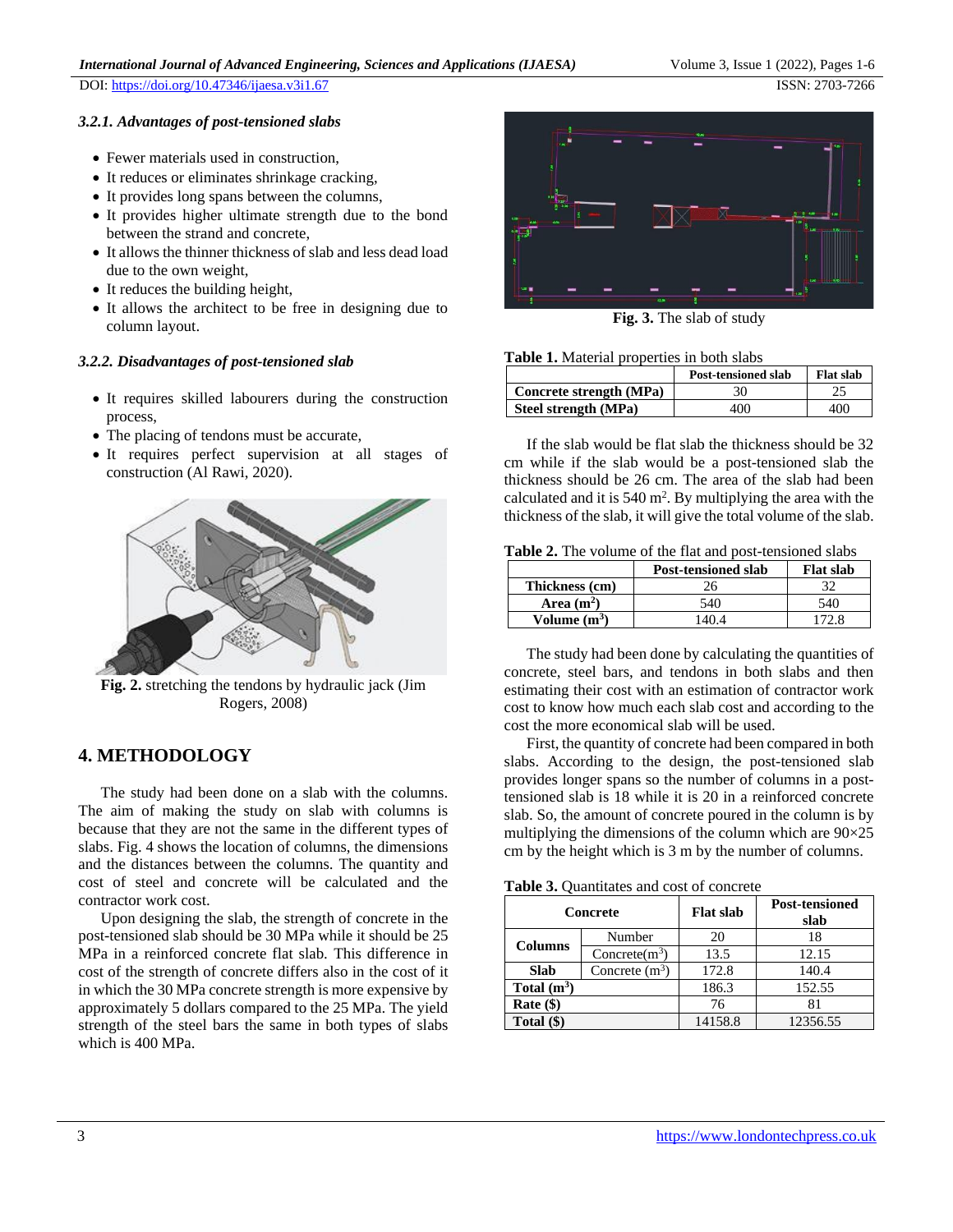

**Fig. 4.** Concrete cost comparison

Then the quantities of steel bars in both slabs had been calculated. The quantity of steel is multiplying the quantity of steel in each  $m<sup>3</sup>$  by the volume.

|  | Table 4. Quantities and cost of steel |  |  |  |  |
|--|---------------------------------------|--|--|--|--|
|--|---------------------------------------|--|--|--|--|

| <b>Steel</b>           | <b>Flat slab</b> | <b>Post-tensioned slab</b> |
|------------------------|------------------|----------------------------|
| Unit $(kg)$            | 100              | 60                         |
| Total in slab (ton)    | 17.28            | 8.424                      |
| Unit $(kg)$            | 280              | 280                        |
| Total in columns (ton) | 3.78             | 3.402                      |
| Price rate $(\$)$      | 700              | 700                        |
| Total price (\$)       | 14742            | 8278.2                     |



In a post-tensioned slab, there is additional steel (tendons) are used these tendons. The post-tension company takes 12.5 dollars for every  $m^2$ .

**Table 5.** Cost of tendons

| <b>Tendons</b>   | <b>Flat slabs</b> | <b>Post-tensioned slabs</b> |
|------------------|-------------------|-----------------------------|
| Price rate (\$)  |                   |                             |
| Total price (\$) |                   | 6750                        |





**Fig. 6**. Cost of tendons

The contractor work cost also affects the total cost of the slab because in the post-tension slab fewer columns used so the contractor cost will be less.

In the column, the contractor takes each column as  $1 \text{ m}^3$ . Since in flat slab, there are 20 columns and in the posttensioned slab, there are 18 columns so the total work done by the contractor in both slabs is 20 and 18  $\text{m}^3$  respectively. Also, the contractor takes for the slab as its volume which is  $172.8 \text{ m}^3$  for the flat slab and  $140.4 \text{ m}^3$  for the posttensioned slab.

#### **Table 6.** Cost of contractor work

| <b>Contractor</b> | <b>Flat slab</b> | <b>Post-tensioned slab</b> |
|-------------------|------------------|----------------------------|
| Columns $(m^3)$   | 20               | 18                         |
| Slab $(m^3)$      | 172.8            | 140.4                      |
| Total $(m^3)$     | 192.8            | 158.4                      |
| Price rate (\$)   | 30               | 30                         |
| Total price (\$)  | 5784             | 4752                       |



**Fig. 7.** Cost of contractor work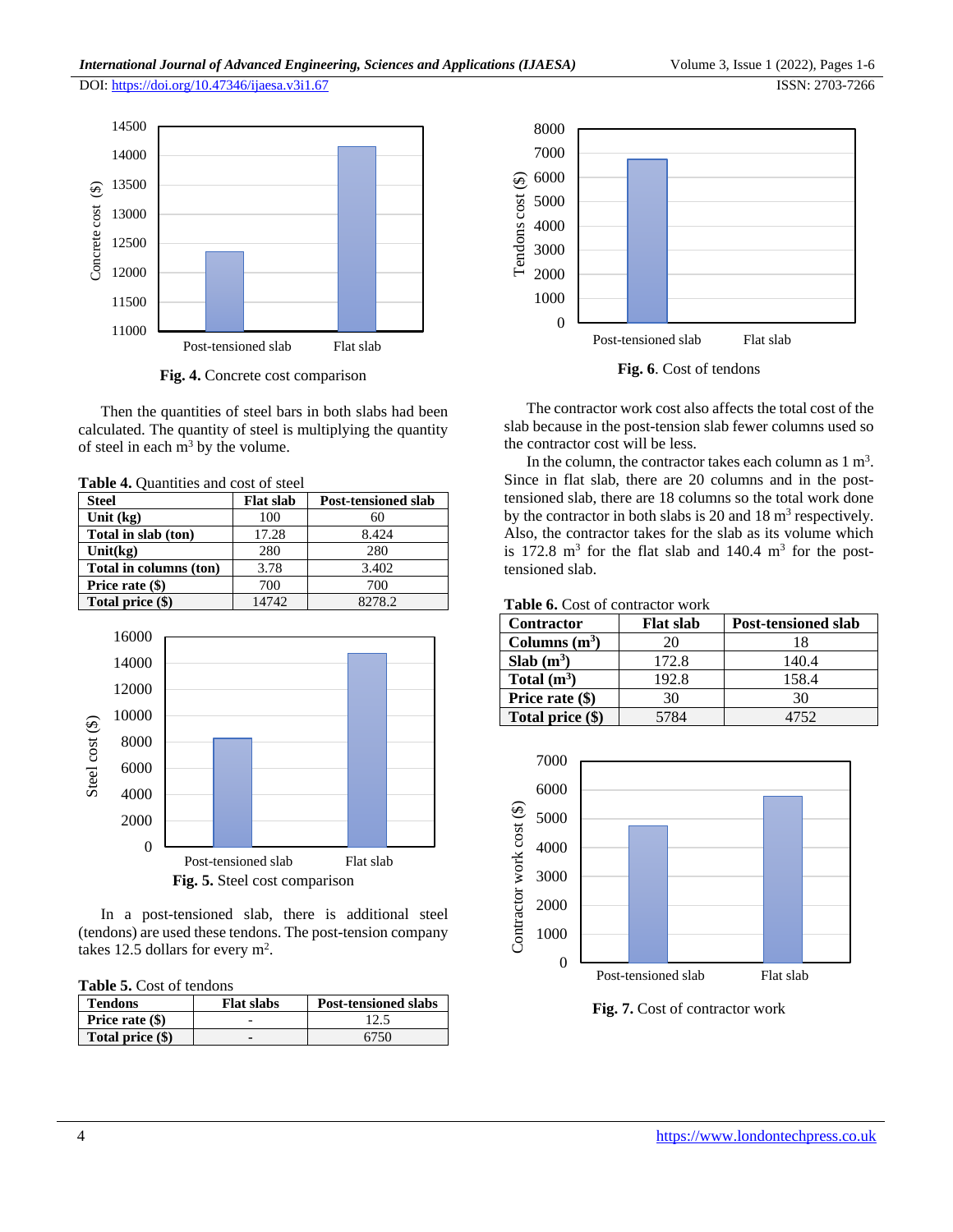| Cost                 | <b>Flat slab</b> | <b>Post-tensioned</b> |  |
|----------------------|------------------|-----------------------|--|
|                      |                  | slab                  |  |
| <b>Concrete</b> \$   | 14158.8          | 12356.55              |  |
| Steel \$             | 14742            | 8278.2                |  |
| <b>Tendons</b> \$    |                  | 6750                  |  |
| <b>Contractor</b> \$ | 5784             | 4752                  |  |
| Total \$             | 34684.8          | 32136.75              |  |

**Table 7.** Total cost in both slabs



**Fig. 8.** The total cost of both slabs

### **5. RESULTS AND DISCUSSION**

In table 3 the quantity of concrete in the columns and slab of flat slab  $186.3 \text{ m}^3$  which is more than in the posttensioned slab which is  $152.55 \text{ m}^3$  and although that the cost of concrete in post-tensioned is more expensive than in flat slab, after multiplying the total volume by the cost of concrete it showed that the post-tensioned slab is more economical than the flat slab.

In Table 4 the quantity of steel in the column and slab of the flat slab is 21.06 ton which is more than in the posttensioned slab which is 11.826 ton. Multiplying the total quantity of steel by the cost of it showed that the posttensioned slab is more economical.

In Table 5 there is an additional cost only on the posttensioned slab because there are no tendons in flat slabs.

In Table 6 the total work done by the contractor in flat slabs is much higher than in the post-tensioned slab which shows more contactor work cost in flat slabs than in posttensioned slab.

Table 7 shows that the total cost of constructing the flat slab is higher than the post-tensioned slab.

# **7. CONCLUSION**

The comparative study of the reinforced concrete flat slab and post-tensioned slab structure is presented. The parameters considered in this research are the quantity and

cost of concrete, steel and tendons and the contractor work cost. Thus, based on the analysis and after comparing the total cost it can be stated that the post-tensioned slab is more economical than the flat slab in which the owner can save money on each floor if the owner decided to use a posttensioned slab in the project.

# **CONFLICT OF INTEREST STATEMENT**

The author(s) declare that there is no conflict of interest

# **REFERENCES**

- [1] Adan, S. M., Luft, R., & Naguib, W. I. (2010). Deflection considerations in two-way reinforced concrete slab design. *In Structures Congress 2010*, San Francisco, 1991-2002.
- [2] Al Rawi, Y., Temsah, Y., Baalbaki, O., Jahami, A., & Darwiche, M. (2020). Experimental investigation on the effect of impact loading on behavior of posttensioned concrete slabs. *Journal of Building Engineering, 31*, 101207. <https://doi.org/10.1016/j.jobe.2020.101207>
- [3] Anjaneyulu, B, Prakash, K. J. (2016). Analysis and design of flat slab by using Etabs software. *International Journal of Science Engineering and Advance* Technology, 4(2), 105-112.
- [4] Erberik, M. A., & Elnashai, A. S. (2004). Fragility analysis of flat-slab structures. *Engineering Structures, 26*(7), 937-948. <https://doi.org/10.1016/j.engstruct.2004.02.012>
- [5] Gupta, V., Sahu, R., & Singh, P. (2018). Comparative analysis of conventional slab, flat slab and post tensioning slab. *International Journal for Scientific Research & Development, 6*(3), 79-81.
- [6] Kakadiya, M. G., Dhamaliya, H. K., & Gadhiya, J. (2016). A research on comparison of RCC and post tensioned flat slab with or without drop using software. *International Journal of Scientific Research in Science, Engineering and Technology, 2*(2), 1132-1136.
- [7] Moldovan, I., & Mathe, A. (2016). A study on a twoway post-tensioned concrete waffle slab. *Procedia Technology, 22*, 227-234.
- [8] Park, R., & Gamble, W. L. (1999). *Reinforced concrete slabs* (2nd ed.). John Wiley & Sons, 1-9.
- [9] Patil, S. S., & Sigi, R. A. (2014). flat slab construction in India. *International Journal of Engineering and Innovative Technology*, 3(10), 138-141.
- [10] Rogers, j. (2008). *Post-tensioned slabs combining the advantages of prestressed and cast-in-place concrete.* concrete construction. <https://concreteconstruction.net/>